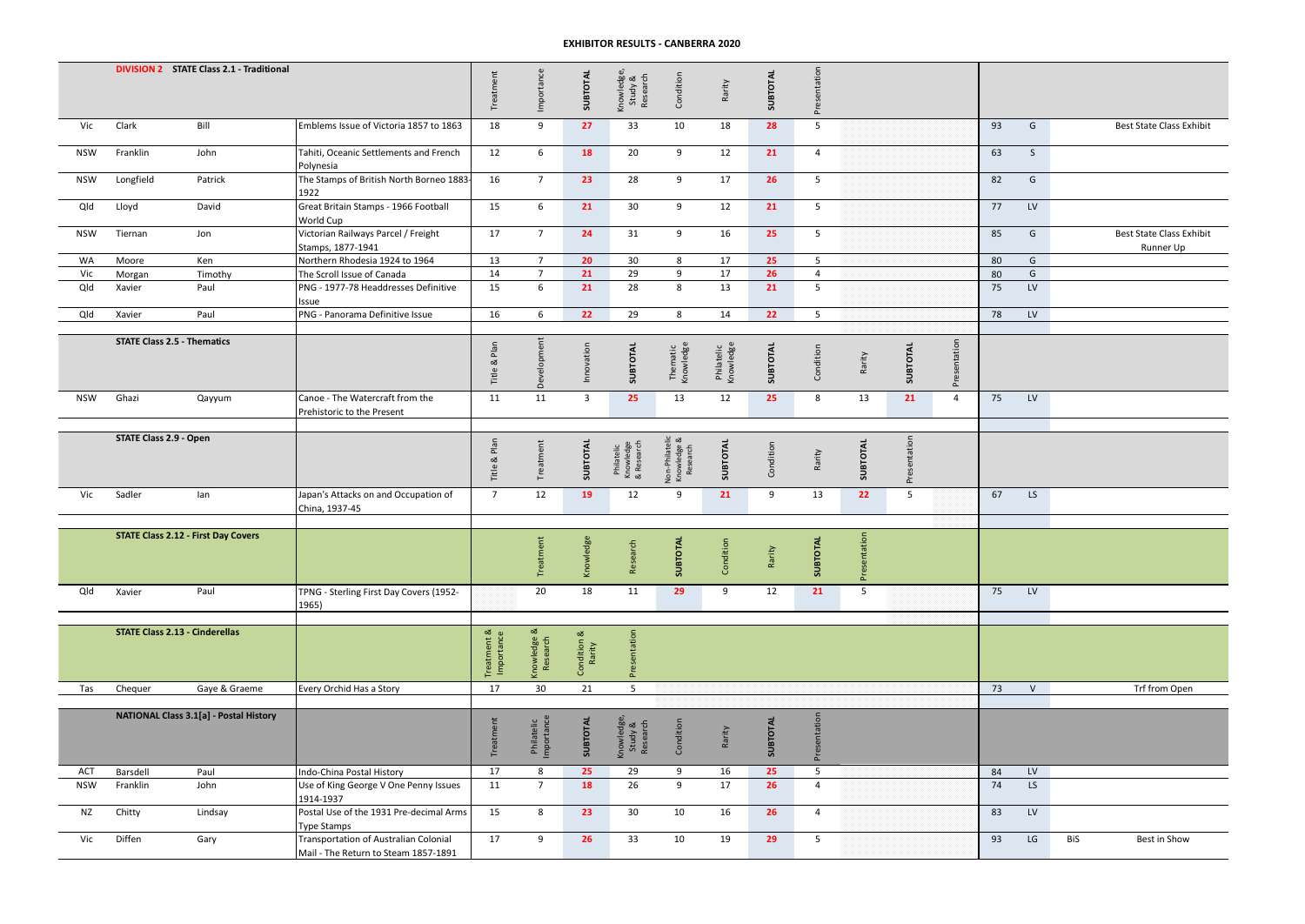| <b>NSW</b> | Field     | Mark                                      | Overseas Mail Using Great Britain 1858-<br>1879 Penny Red Stamps | 15        | $\overline{7}$           | 22                            | 29                                | 8                                 | 15        | 23       | $\overline{4}$          |                | 78 | $\vee$        |     |                              |
|------------|-----------|-------------------------------------------|------------------------------------------------------------------|-----------|--------------------------|-------------------------------|-----------------------------------|-----------------------------------|-----------|----------|-------------------------|----------------|----|---------------|-----|------------------------------|
| <b>NSW</b> | Ebing     | Gert                                      | Hyper Inflation Issues of Germany - July-                        | 16        | $\overline{7}$           | 23                            | 29                                | 9                                 | 18        | 27       | $\overline{4}$          |                | 83 | LV            |     |                              |
| Vic        | Jenkins   | Bill                                      | December 1923<br>The Postal History of Gippsland, Victoria,      | 15        | 6                        | 21                            | 25                                | $\overline{7}$                    | 14        | 21       | $\overline{3}$          |                | 70 | LS            |     |                              |
|            |           |                                           | Australia                                                        |           |                          |                               |                                   |                                   |           |          |                         |                |    |               |     |                              |
| <b>UAE</b> | Al Omaira | Khalid                                    | Ajman Post Office 1948-1972                                      | 13        | $\overline{7}$           | 20                            | 27                                | 6                                 | 12        | 18       | $\overline{4}$          |                | 69 | S             |     |                              |
| UAE        | Khoory    | Abdulla                                   | Dubai Postal History 1909-1948                                   | 18        | 9                        | 27                            | 33                                | 9                                 | 18        | 27       | 5                       |                | 92 | LG            |     | Best Postal History Exhibit  |
| <b>NSW</b> | Lewis     | Geoffrey                                  | Mail Routes in the Atlantic, Pacific and                         | 15        | 10                       | 25                            | 33                                | $\overline{9}$                    | 18        | 27       | $\overline{4}$          |                | 89 | G             |     |                              |
|            |           |                                           | Indian Oceans, Plus the Routes Between                           |           |                          |                               |                                   |                                   |           |          |                         |                |    |               |     |                              |
|            |           |                                           | the Oceans                                                       |           |                          |                               |                                   |                                   |           |          |                         |                |    |               |     |                              |
| <b>UAE</b> | Muhammad  | Javaid                                    | UAE Postal History 1973-2000                                     | 18        | $\overline{7}$           | 25                            | 30                                | 10                                | 15        | 25       | 5                       |                | 85 | G             |     | Best Modern Exhibit          |
| Qld        | Levine    | Philip                                    | Postal History of the Gold Coast in the                          | 17        | 8                        | 25                            | 31                                | 8                                 | 16        | 24       | $\overline{3}$          |                | 83 | LV            |     |                              |
|            |           |                                           | King George VI Era                                               |           |                          |                               |                                   |                                   |           |          |                         |                |    |               |     |                              |
| Vic        | Watson    | Gary                                      | Ceylon's Involvement in World War II                             | 18        | 8                        | 26                            | 31                                | 9                                 | 17        | 26       | $\overline{4}$          |                | 87 | G             |     |                              |
| Vic        | Lyon      | Tony                                      | New Zealand Forces Mail to and from                              | 18        | 8                        | 26                            | 33                                | 9                                 | 17        | 26       | 5                       |                | 90 | $\mathsf{LG}$ | Fel | Pacific Challenge Winner     |
|            |           |                                           | the Pacific 1940-45                                              |           |                          |                               |                                   |                                   |           |          |                         |                |    |               |     | With Felicitations           |
| <b>NSW</b> | Bradberry | Tracy                                     | Australian Commonwealth Surface Mail                             | 18        | 8                        | 26                            | 31                                | 9                                 | 17        | 26       | 5                       |                | 88 | G             |     | Jury Choice Prize            |
|            |           |                                           | Postcard Rates & Regulations, Internally                         |           |                          |                               |                                   |                                   |           |          |                         |                |    |               |     |                              |
|            |           |                                           | and Those Set by the Universal Postal                            |           |                          |                               |                                   |                                   |           |          |                         |                |    |               |     |                              |
|            |           |                                           | Union, 1901-1941                                                 |           |                          |                               |                                   |                                   |           |          |                         |                |    |               |     |                              |
|            |           | NATIONAL Class 3.1[b] - Postal History    |                                                                  |           |                          |                               |                                   |                                   |           |          |                         |                |    |               |     |                              |
|            |           |                                           |                                                                  | Treatment |                          | SUBTOTAL                      |                                   | Condition                         |           | SUBTOTAL |                         |                |    |               |     |                              |
|            |           |                                           |                                                                  |           |                          |                               |                                   |                                   | Rarity    |          |                         |                |    |               |     |                              |
|            |           |                                           |                                                                  |           | Philatelic<br>Importance |                               | Knowledge,<br>Study &<br>Research |                                   |           |          | Presentation            |                |    |               |     |                              |
| India      | Madiraju  | Lokeswara Rao                             | Great Britain: Postal Cancellations,                             | 11        | 6                        | 17                            | 28                                | $\overline{7}$                    | 11        | 18       | $\overline{\mathbf{3}}$ |                | 66 | S             |     |                              |
|            |           |                                           | Development of Numeral Cancellations:                            |           |                          |                               |                                   |                                   |           |          |                         |                |    |               |     |                              |
|            |           |                                           | Penny Red                                                        |           |                          |                               |                                   |                                   |           |          |                         |                |    |               |     |                              |
| SthAus     | Presgrave | Anthony                                   | Slogan Cancels Used at Adelaide GPO                              | 16        | 6                        | 22                            | 29                                | $7\overline{ }$                   | 13        | 20       | $\overline{3}$          |                | 74 | LS            |     |                              |
|            |           |                                           | 1924-1987                                                        |           |                          |                               |                                   |                                   |           |          |                         |                |    |               |     |                              |
| India      | Karnik    | Ruchira                                   | A Study of Indian Slogan Postmarks                               | 15        | $6\overline{6}$          | 21                            | 27                                | $7\overline{ }$                   | 12        | 19       | $\overline{4}$          |                | 71 | LS            |     |                              |
|            |           | NATIONAL Class 3.1[c] - Postal History    |                                                                  |           |                          |                               |                                   |                                   |           |          |                         |                |    |               |     |                              |
|            |           |                                           |                                                                  |           |                          |                               |                                   |                                   |           |          |                         |                |    |               |     |                              |
|            |           |                                           |                                                                  |           |                          |                               |                                   |                                   | Condition | Rarity   |                         |                |    |               |     |                              |
|            |           |                                           |                                                                  | Treatment | Philatelic<br>Importance | Historical &<br>ocial Aspects | SUBTOTAL                          | Knowledge,<br>Study &<br>Research |           |          | SUBTOTAL                | Presentation   |    |               |     |                              |
|            |           |                                           | Civilian Internee Mail, Japanese                                 |           | 5                        | $\overline{\mathbf{3}}$       | 27                                | 31                                | 10        | 18       | 28                      | 5              | 91 | $\mathsf{LG}$ |     |                              |
| NZ         | Chitty    | Lindsay                                   | Occupation of the Far East, WWII, 1942-                          | 19        |                          |                               |                                   |                                   |           |          |                         |                |    |               |     |                              |
|            |           |                                           | 45                                                               |           |                          |                               |                                   |                                   |           |          |                         |                |    |               |     |                              |
| Vic        | Diserio   | Mark                                      | The Queen's Men' - A Study of the                                | 18        | $\overline{4}$           | $\overline{4}$                | 26                                | 33                                | 9         | 19       | 28                      | $\overline{4}$ | 91 | LG            | Fel | Trf from PH 3.1[a]           |
|            |           |                                           | Gubernatorial Frank Stamps of Australia                          |           |                          |                               |                                   |                                   |           |          |                         |                |    |               |     |                              |
|            |           |                                           |                                                                  |           |                          |                               |                                   |                                   |           |          |                         |                |    |               |     |                              |
|            |           |                                           |                                                                  |           |                          |                               |                                   |                                   |           |          |                         |                |    |               |     |                              |
|            |           | <b>NATIONAL Class 3.2 - Aerophilately</b> |                                                                  |           |                          |                               |                                   |                                   |           |          |                         |                |    |               |     |                              |
|            |           |                                           |                                                                  |           |                          |                               |                                   |                                   |           |          |                         |                |    |               |     |                              |
|            |           |                                           |                                                                  | Treatment | Importance               | SUBTOTAL                      | Knowledge,<br>Study &<br>Research | Condition                         | Rarity    | SUBTOTAL | Presentation            |                |    |               |     |                              |
|            |           |                                           |                                                                  |           |                          |                               |                                   |                                   |           |          |                         |                |    |               |     |                              |
| India      | Murjani   | Sandeep                                   | Air India                                                        | 13        | $\overline{7}$           | 20                            | 25                                | 9                                 | 14        | 23       | 5                       |                | 73 | LS            |     |                              |
| ACT        | Gurevitch | Richard                                   | Haiti Airmail                                                    | 18        | 8                        | 26                            | 34                                | 9                                 | 18        | 27       | 5                       |                | 92 | LG            | Fel | Best in Show Runner Up       |
|            |           |                                           |                                                                  |           |                          |                               |                                   |                                   |           |          |                         |                |    |               |     | With Felicitations           |
| <b>NSW</b> | Small     | Andrew                                    | Sir Allan Cobham - First Flight Covers and                       | 14        | 8                        | 22                            | 29                                | 8                                 | 16        | 24       | $\overline{4}$          |                | 79 | V             |     |                              |
|            |           |                                           | Postcards                                                        |           |                          |                               |                                   |                                   |           |          |                         |                |    |               |     |                              |
| India      | Khaitan   | Piyush                                    | Indian Crash Mail - 100 Years of Postal                          | 15        | 8                        | 23                            | 30                                | 9                                 | 17        | 26       | $\overline{4}$          |                | 83 | LV            |     | Nelson Eustis Memorial Prize |
|            |           |                                           | Salvage                                                          |           |                          |                               |                                   |                                   |           |          |                         |                |    |               |     | for Best Aero Exhibit        |
|            |           |                                           |                                                                  |           |                          |                               |                                   |                                   |           |          |                         |                |    |               |     |                              |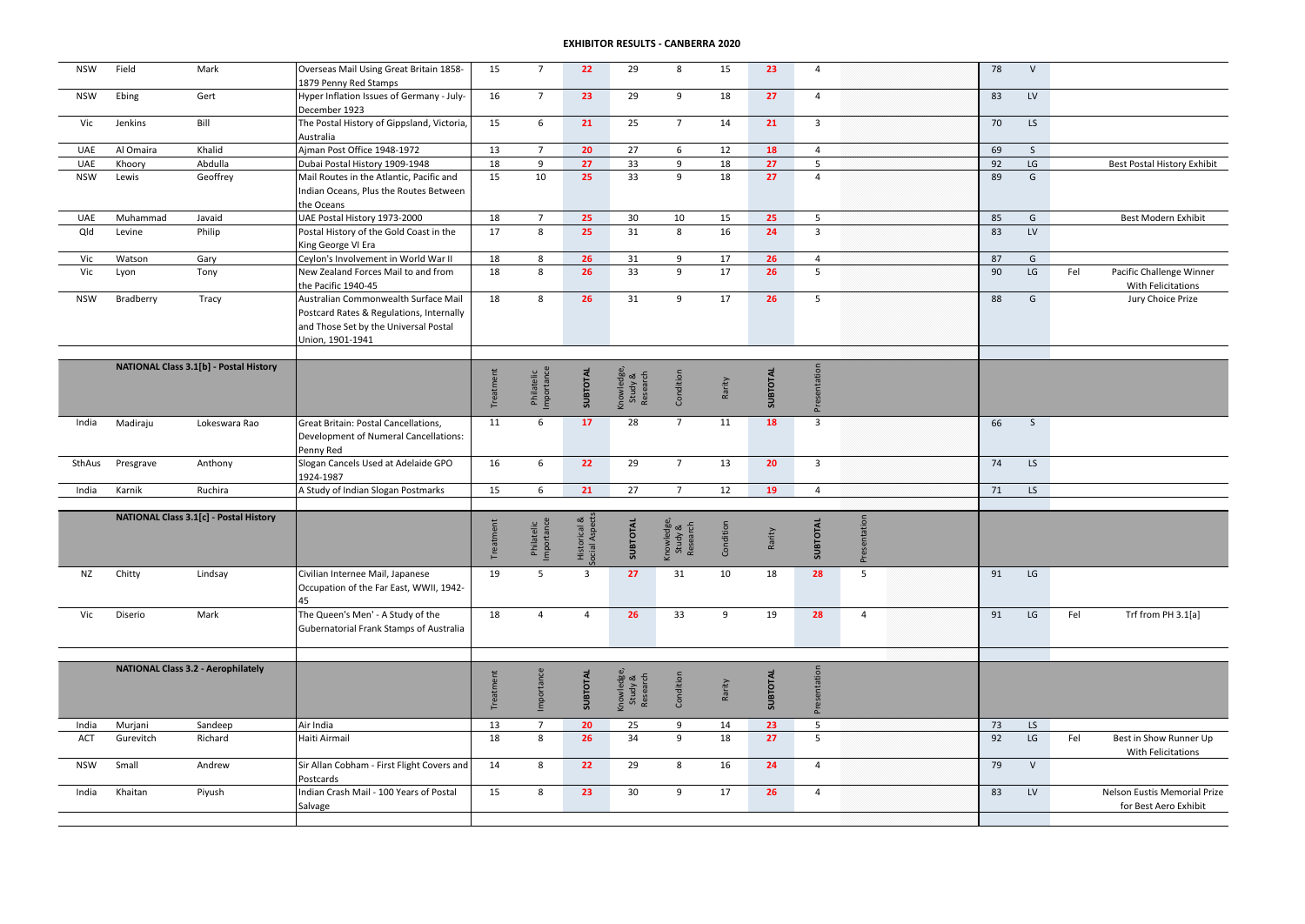|            |          | <b>NATIONAL Class 3.4 - Postal Stationery</b>                |                                                                                | Treatment               | Importance                              | SUBTOTAL                   | Knowledge,<br>Study &<br>Research    | Condition                  | Rarity                               | SUBTOTAL        | Presentation   |    |              |                                             |
|------------|----------|--------------------------------------------------------------|--------------------------------------------------------------------------------|-------------------------|-----------------------------------------|----------------------------|--------------------------------------|----------------------------|--------------------------------------|-----------------|----------------|----|--------------|---------------------------------------------|
| <b>NSW</b> | Scott    | Anthony                                                      | Air Letters to Aerogrammes 1941-1987                                           | 14                      | $\overline{7}$                          | 21                         | 27                                   | 8                          | 13                                   | 21              | $\overline{4}$ | 73 | LS           |                                             |
| ACT        | Barsdell | Paul                                                         | Sarawak Postal Stationery                                                      | 18                      | $\overline{7}$                          | 25                         | 31                                   | 9                          | 15                                   | 24              | $\overline{4}$ | 84 | <b>LV</b>    |                                             |
| Qld        | Beston   | Bernard                                                      | Sudan: The Postal Stationery                                                   | 16                      | $8\phantom{1}$                          | 24                         | 31                                   | 8                          | 18                                   | 26              | $\overline{4}$ | 85 | G            |                                             |
| Qld        | Courtis  | John                                                         | Argentina Post Office Wrappers: 1878-<br>1945                                  | 17                      | 8                                       | 25                         | 32                                   | 9                          | 16                                   | 25              | 5              | 87 | G            |                                             |
| India      | Jhingan  | Madhukar                                                     | ndian Aerogrammes                                                              | 16                      | $\overline{7}$                          | 23                         | 29                                   | 8                          | 16                                   | 24              | 5              | 81 | LV           |                                             |
| <b>NSW</b> | Moore    | John                                                         | Postal Stationery of British East Africa,<br>Uganda, Kenya and Tanganyika 1935 | 15                      | $\overline{7}$                          | 22                         | 27                                   | 8                          | 15                                   | 23              | $\overline{4}$ | 76 | $\vee$       |                                             |
| India      | Shet     | Prasanth                                                     | Aerogrammes - India Post-Independence                                          | 15                      | $\overline{7}$                          | 22                         | 27                                   | 9                          | 13                                   | 22              | 5              | 76 | ${\sf V}$    |                                             |
| <b>NZ</b>  | Thackery | Tony                                                         | New Zealand Lettercards from Queen<br>Victoria to King George VI               | 16                      | 8                                       | 24                         | 30                                   | 8                          | 17                                   | 25              | $\overline{4}$ | 83 | LV           |                                             |
| India      | Sharma   | Dinesh                                                       | Advertising Postcards of India 1975-2000                                       | 15                      | 6                                       | 21                         | 25                                   | 8                          | 13                                   | 21              | $\overline{4}$ | 71 | LS           |                                             |
| Vic        | Pauer    | Frank                                                        | Australian Airletters and Aerogrammes<br>1944-1966                             | 18                      | 8                                       | 26                         | 33                                   | 9                          | 18                                   | 27              | 5              | 91 | LG           | <b>Best Postal Stationery Exhibit</b>       |
| Vic        | Munir    | M M Salman                                                   | Postal Stationery of Natal                                                     | 14                      | $\overline{7}$                          | 21                         | 28                                   | 8                          | 14                                   | 22              | $\overline{4}$ | 75 | ${\sf V}$    |                                             |
|            |          |                                                              |                                                                                |                         |                                         |                            |                                      |                            |                                      |                 |                |    |              |                                             |
|            |          | <b>NATIONAL Class 3.5 - Revenues</b>                         |                                                                                | ent<br>Treatme          | nce<br>Importar                         | SUBTOTAL                   | Knowledge &<br>Research              | Condition                  | Rarity                               | SUBTOTAL        | Presentation   |    |              |                                             |
| Tas        | Allan    | Peter                                                        | Operation of the Tasmanian Stamp<br>Duties Act & Regulations 1863-1931         | 15                      | 8                                       | 23                         | 32                                   | 8                          | 16                                   | 24              | $\overline{4}$ | 83 | LV           |                                             |
| <b>NZ</b>  | Claridge | Sue                                                          | The Egyptian Syndicates of the Medical<br>Profession                           | 16                      | $7^{\circ}$                             | 23                         | 32                                   | 8                          | 18                                   | 26              | 5              | 86 | G            | <b>Best Revenue Exhibit</b>                 |
|            |          |                                                              |                                                                                |                         |                                         |                            |                                      |                            |                                      |                 |                |    |              |                                             |
|            |          | <b>NATIONAL Class 3.6 - Literature</b>                       |                                                                                | reatment of<br>Contents | Originality<br>Significance<br>Research | Technical<br>Matters       | entation<br>ᅕ                        |                            |                                      |                 |                |    |              |                                             |
| <b>NZ</b>  | Long     | Jeff & Jenny                                                 | Postcard Pillar, Journal of the N.Z.<br>Postcard Society                       | 34                      | 34                                      | 12                         | 5                                    |                            |                                      |                 |                | 85 | G            | Best Literature Exhibit                     |
| Malaysia   | Lim      | Lik                                                          | 1998 XVI Commonwealth Games                                                    | 30                      | 30                                      | 10                         | $\overline{4}$                       |                            |                                      |                 |                | 74 | LS           |                                             |
| SthAus     | Mercer   | Joe                                                          | Observer                                                                       | 22                      | 21                                      | 10                         | $\overline{4}$                       |                            |                                      |                 |                | 57 | B            |                                             |
|            |          |                                                              | NATIONAL Class 3.8[c] - Youth [19-21 Years] Tr, PH, PS, Aero, Astro, Rev       | Treatment               | Knowledge                               | Condition &<br>Cleanliness | Presence of<br>Important<br>Material | SUBTOTAL                   | Presentation                         |                 |                |    |              |                                             |
|            |          |                                                              |                                                                                |                         |                                         |                            |                                      |                            |                                      |                 |                |    |              |                                             |
| Qld        | Parry    | Alexandra                                                    | Australian Animals - First Issue Pre-<br><b>Stamped Envelopes</b>              | 30                      | 30                                      | 5                          | 12                                   | 17                         | 9                                    |                 |                | 86 | G            | Barbara Bartsch Memorial<br>Prize for Youth |
|            |          |                                                              |                                                                                |                         |                                         |                            |                                      |                            |                                      |                 |                |    |              |                                             |
|            |          | NATIONAL Class 3.8[a] - Youth [Up to 15 Years] Them, Op, Max |                                                                                | Treatment               | Them/Open<br>Knowledge                  | Phil/Non-Phil<br>Knowledge | <b>SUBTOTAL</b>                      | Condition &<br>Cleanliness | Presence of<br>Important<br>Material | <b>SUBTOTAL</b> | Presentation   |    |              |                                             |
| <b>NSW</b> | O'Regan  | Finn                                                         | 20th Century Space Exploration                                                 | 24                      | 9                                       | 6                          | 15                                   | $\overline{7}$             | $\overline{7}$                       | 14              | 18             | 71 | LS           |                                             |
| <b>NSW</b> | O'Regan  | Tully                                                        | Dogs                                                                           | 21                      | 9                                       | 6                          | 15                                   | $\overline{7}$             | $\overline{7}$                       | 14              | 20             | 70 | LS           |                                             |
| <b>NSW</b> | O'Regan  | Wynter                                                       | Painters and their Work                                                        | 19                      | 9                                       | 6                          | 15                                   | $\overline{7}$             | 6                                    | 13              | 18             | 65 | $\mathsf{S}$ |                                             |
| India      | Agarwal  | Kushagra                                                     | Space Fantasy                                                                  | 22                      |                                         |                            | 14                                   | $\overline{7}$             |                                      |                 |                |    | Dip          | NO SHOW                                     |
| <b>NZ</b>  | Cheng    | Olivia                                                       | Equestrians at the Olympics                                                    |                         | 8                                       | 6                          |                                      |                            | 6                                    | 13              | 20             | 69 | $\mathsf{S}$ |                                             |